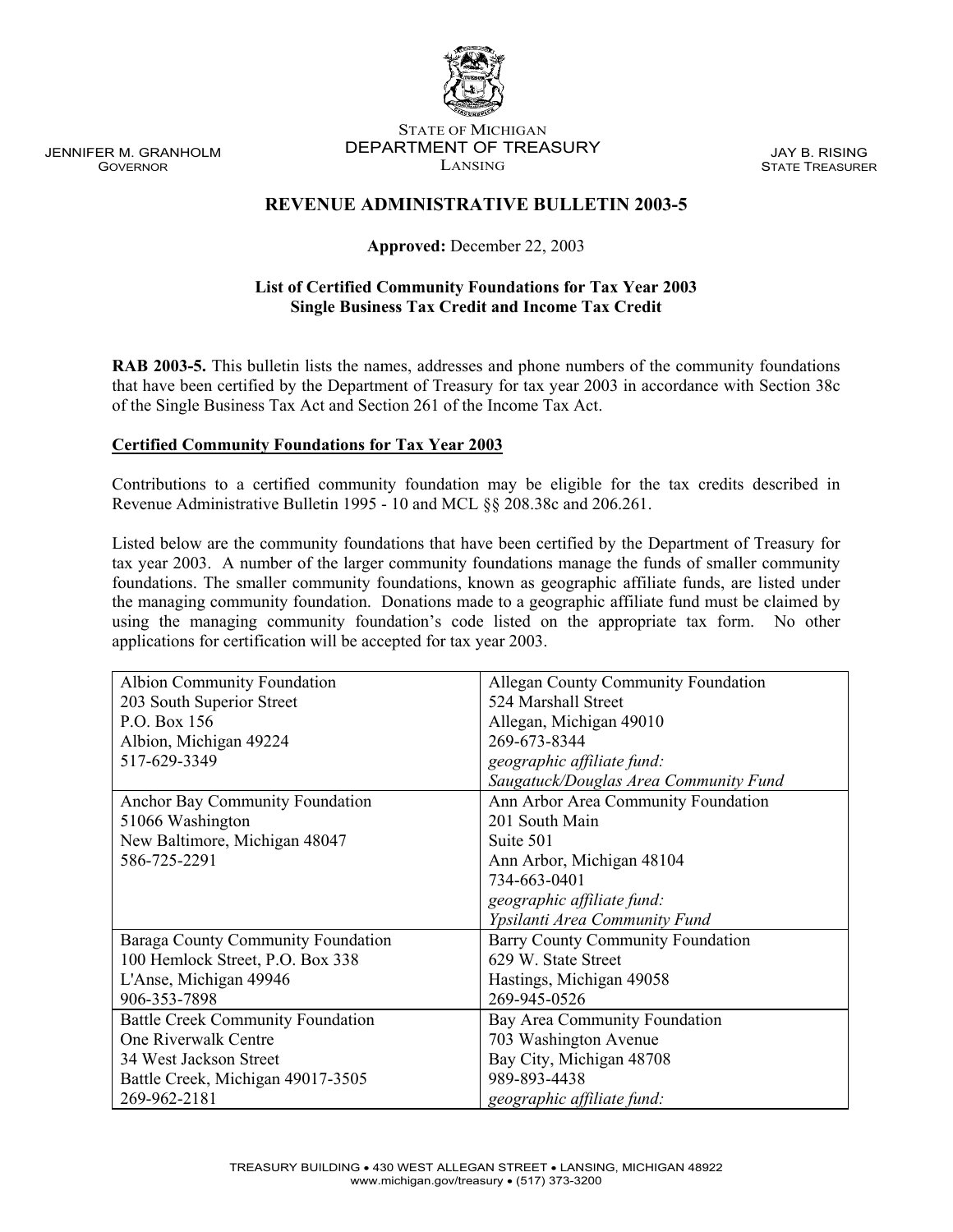| geographic affiliate funds:                                    | Arenac County Fund                          |
|----------------------------------------------------------------|---------------------------------------------|
| Athens Area Community Foundation                               |                                             |
| Homer Area Community Foundation                                |                                             |
| Springfield Area Community Foundation                          |                                             |
|                                                                | <b>Branch County Community Foundation</b>   |
| <b>Berrien Community Foundation</b><br>2900 South State Street |                                             |
|                                                                | 2 West Chicago Street                       |
| Suite 2 East                                                   | Suite E-1                                   |
| St. Joseph, Michigan 48085                                     | Coldwater, Michigan 49036-1602              |
| 269-983-3304                                                   | 517-278-4517                                |
| geographic affiliate funds:                                    |                                             |
| Coloma Community Fund                                          |                                             |
| <b>Greater Berrien Springs Community Endowment</b>             |                                             |
| Harbor County Endowment Fund                                   |                                             |
| Cadillac Area Community Foundation                             | <b>Canton Community Foundation</b>          |
| 201 N. Mitchell Street, Suite 101                              | 50430 School House Road                     |
| P.O. Box 102                                                   | Canton, Michigan 48187                      |
| Cadillac, Michigan 49601                                       | 734-495-1200                                |
| 231-775-9911                                                   |                                             |
| geographic affiliate fund:                                     |                                             |
| Missaukee County Community Foundation                          |                                             |
| Capital Region Community Foundation                            | Central Montcalm Community Foundation       |
| 6035 Executive Drive, Suite 104                                | P.O. Box 186                                |
| Lansing, Michigan 48911                                        | Sidney, Michigan 48885-0186                 |
| 517-272-2870                                                   | 616-754-5024                                |
| geographic affiliate funds:                                    |                                             |
| <b>Eaton County Community Foundation</b>                       |                                             |
| Ovid-Elsie Community Fund                                      |                                             |
|                                                                |                                             |
| Lansing Fund                                                   |                                             |
| <b>East Lansing Fund</b>                                       |                                             |
| Meridian Township Fund                                         |                                             |
| Dewitt Area Community Fund                                     |                                             |
| Charlevoix County Community Foundation                         | Chippewa County Community Foundation        |
| 507 Water Street                                               | (Formerly Sault Area Community Foundation)  |
| P.O. Box 718                                                   | 206 Greenough Street, P.O. Box 1979         |
| East Jordan, Michigan 49727                                    | Sault Ste. Marie, Michigan 49783-1978       |
| 231-536-2440                                                   | 906-635-1046                                |
| Community Foundation for Muskegon County                       | Community Foundation for Northeast Michigan |
| 425 West Western Avenue, Suite 200                             | 111 Water Street                            |
| Muskegon, Michigan 49440                                       | Alpena, Michigan 49707                      |
| 231-722-4538                                                   | 898-354-6881                                |
| geographic affiliate funds:                                    | geographic affiliate funds:                 |
| Mason County Community Foundation                              | <b>Iosco County Community Foundation</b>    |
| Oceana County Community Foundation                             | North Central Michigan Community Foundation |
|                                                                | <b>Straits Area Community Foundation</b>    |
| Community Foundation of Greater Flint                          | Community Foundation of Greater Rochester   |
| 502 Church Street                                              | 127 West University Drive,                  |
| Flint, Michigan 48502-1206                                     | P.O. Box 80431                              |
| 810-767-8270                                                   | Rochester, Michigan 48308-0431              |
| geographic affiliate funds:                                    | 248-608-2804                                |
| Clio Area Community Fund                                       |                                             |
|                                                                |                                             |
| <b>Fenton Community Fund</b>                                   |                                             |
| <b>Flushing Community Fund</b>                                 |                                             |
| <b>Grand Blanc Community Fund</b>                              |                                             |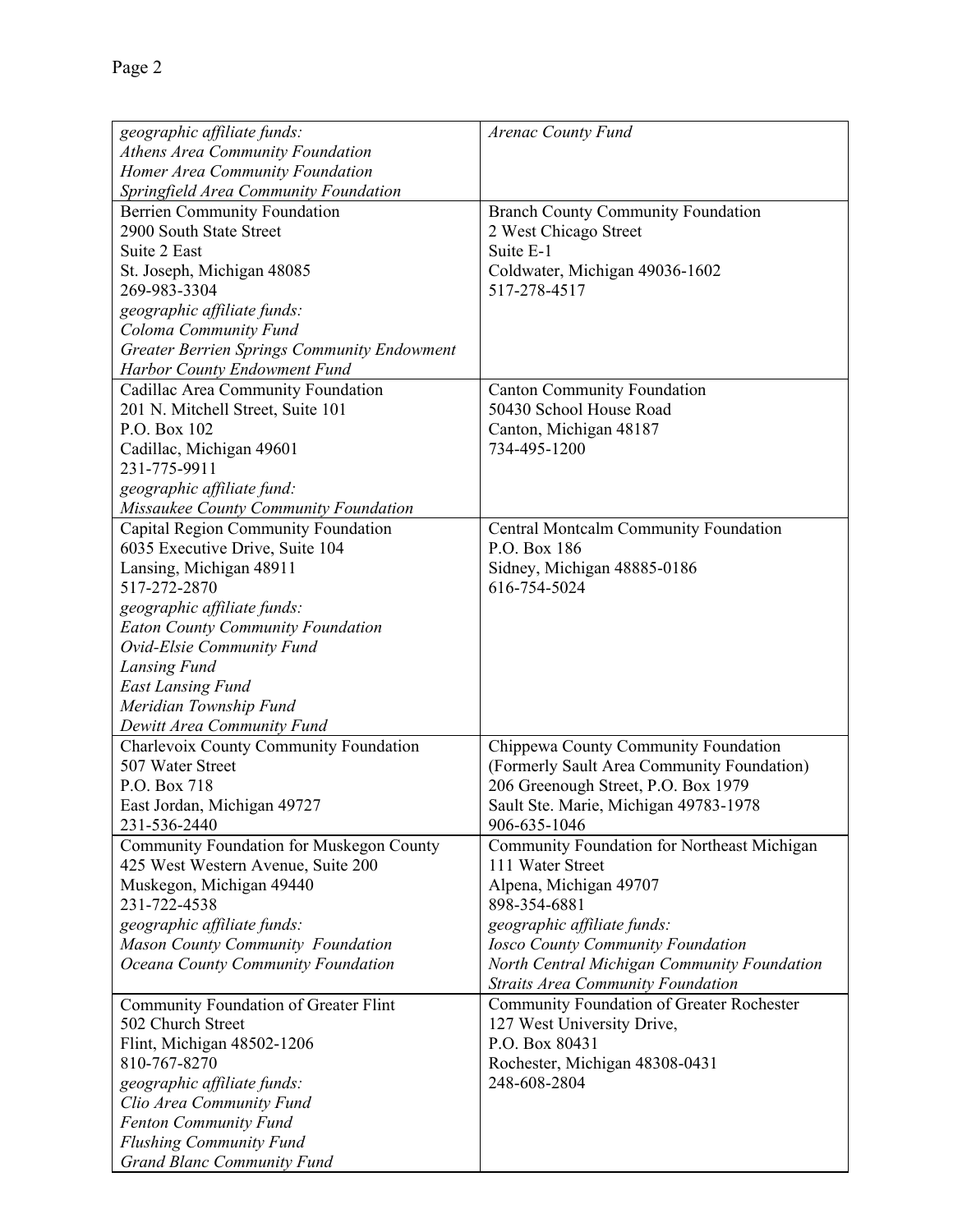| Lapeer County Community Fund                |                                              |
|---------------------------------------------|----------------------------------------------|
| Community Foundation of the Holland/Zeeland | Community Foundation of Monroe County        |
| Area                                        | 111 East First Street, 2 <sup>nd</sup> Floor |
| 70 West 8 <sup>th</sup> Street, Suite 100   | Monroe, Michigan 48161                       |
| Holland, Michigan 49423                     | 734-242-1976                                 |
| 616-396-6590                                | geographic affiliate fund:                   |
|                                             | The Bedford Foundation                       |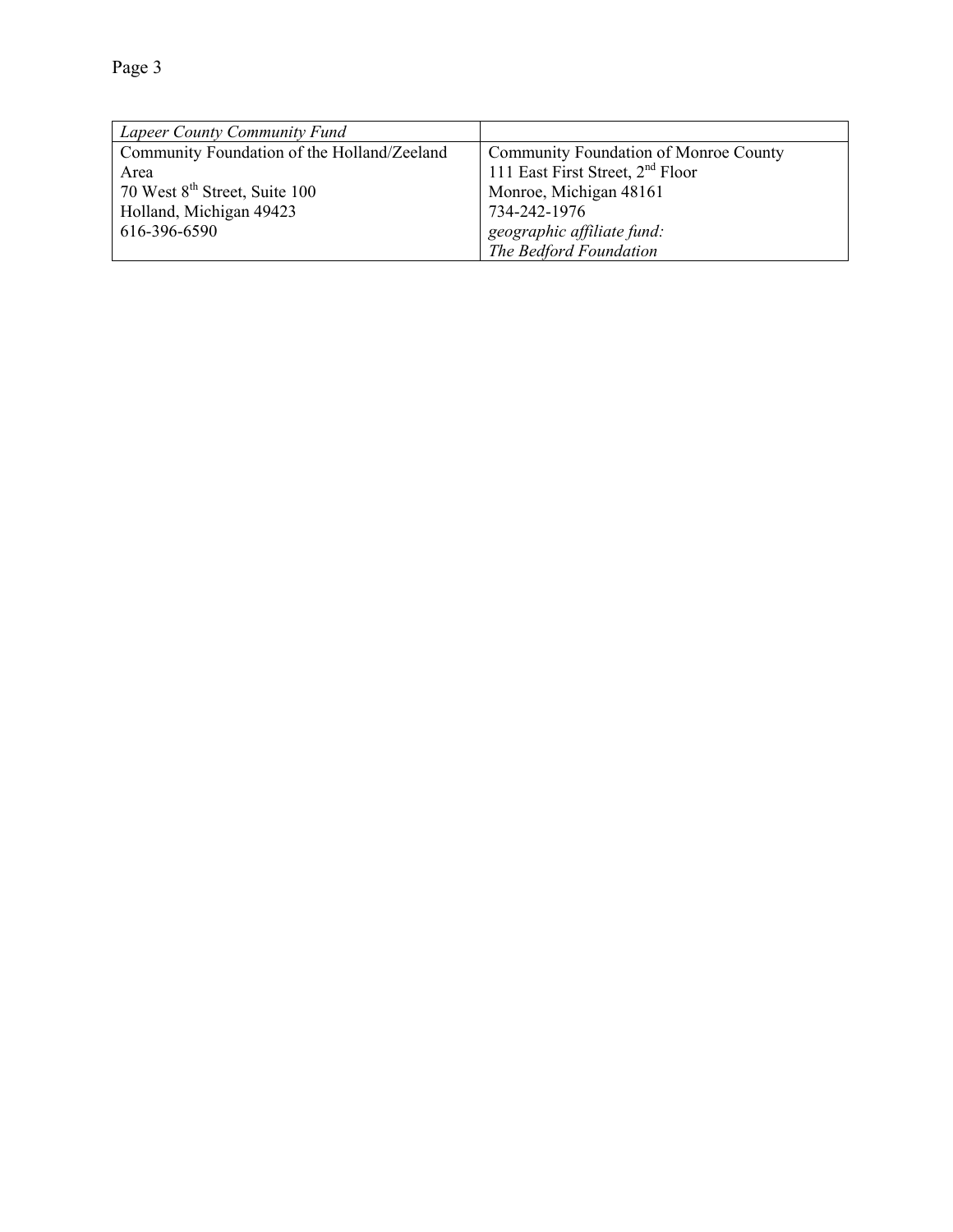| Community Foundation for Southeastern Michigan                                    | Community Foundation of St. Clair County                        |
|-----------------------------------------------------------------------------------|-----------------------------------------------------------------|
| 333 West Fort Street, Suite 2010                                                  | 516 McMorran Boulevard                                          |
| Detroit, Michigan 48226                                                           | Port Huron, Michigan 48060                                      |
| 313-961-6675                                                                      | 810-984-4761                                                    |
| geographic affiliate funds:                                                       |                                                                 |
| Community Foundation for Livingston County                                        |                                                                 |
| Chelsea Community Foundation                                                      |                                                                 |
|                                                                                   |                                                                 |
| Dickinson County Area Community Foundation<br>427 S. Stephenson Street, Suite 207 | Four County Community Foundation<br>231 East St. Clair          |
|                                                                                   | P.O. Box 539                                                    |
| Iron Mountain, Michigan 49801<br>906-774-3131                                     |                                                                 |
|                                                                                   | Almont, Michigan 48003<br>810-798-0909                          |
| geographic affiliate funds:                                                       |                                                                 |
| Norway Affiliate Fund<br>Crystal Falls/Forest Park Area Community Fund            |                                                                 |
|                                                                                   |                                                                 |
| Fremont Area Community Foundation<br>4424 West 48 <sup>th</sup> Street            | Grand Haven Area Community Foundation<br>One South Harbor Drive |
| P.O. Box B                                                                        |                                                                 |
|                                                                                   | Grand Haven, Michigan 49417<br>616-842-6378                     |
| Fremont, Michigan 49412<br>231-924-5350                                           |                                                                 |
|                                                                                   | geographic affiliate funds:                                     |
| geographic affiliate funds:                                                       | <b>Allendale Community Foundation</b>                           |
| Lake County Community Foundation                                                  | Coopersville Area Foundation                                    |
| Mecosta County Community Foundation                                               |                                                                 |
| <b>Osceola County Community Foundation</b>                                        |                                                                 |
| <b>Grand Rapids Community Foundation</b>                                          | Grand Traverse Regional Community Foundation                    |
| 161 Ottawa Avenue Northwest, Suite 209-C                                          | 250 E. Front Street, Suite 310                                  |
| Grand Rapids, Michigan 49503-2703                                                 | Traverse City, Michigan 49684                                   |
| 616-454-1751                                                                      | 231-935-4066                                                    |
| geographic affiliate funds:                                                       |                                                                 |
| <b>Cascade Community Foundation</b>                                               |                                                                 |
| Ionia County Community Foundation                                                 |                                                                 |
| <b>Sparta Community Foundation</b>                                                |                                                                 |
| <b>Wyoming Community Foundation</b>                                               |                                                                 |
| <b>Gratiot County Community Foundation</b>                                        | Greater Frankenmuth Area Community                              |
| 1131 East Center                                                                  | Foundation                                                      |
| P.O. Box 310                                                                      | 2322 Tittabawassee Road                                         |
| Ithaca, Michigan 48847-0310                                                       | Saginaw, Michigan 48604                                         |
| 989-875-4222                                                                      | 989-797-9048                                                    |
| Greenville Area Community Foundation                                              | Hillsdale County Community Foundation                           |
| 101 N. Lafayette                                                                  | 52 East Bacon Street                                            |
| Greenville, Michigan 48838                                                        | P.O. Box 276                                                    |
| 616-754-2640                                                                      | Hillsdale, Michigan 49242                                       |
| geographic affiliate funds:                                                       | 517-439-5101                                                    |
| Montcalm Panhandle Community Fund                                                 |                                                                 |
| Lakeview Area Community Fund                                                      |                                                                 |
| Huron County Community Foundation                                                 | Jackson County Community Foundation                             |
| 1160 South Van Dyke                                                               | One Jackson Square, Suite 110-A                                 |
| Bad Axe, Michigan 48413-9615                                                      | Jackson, Michigan 49201                                         |
| 989-269-2850                                                                      | 517-787-1321                                                    |
| Kalamazoo Community Foundation                                                    | Keweenaw Community Foundation                                   |
| 151 South Rose Street, Suite 332                                                  | 616 Shelden Avenue                                              |
| Kalamazoo, Michigan 49007                                                         | Post Office Box 101                                             |
| 269-381-4416                                                                      | Houghton, Michigan 49931                                        |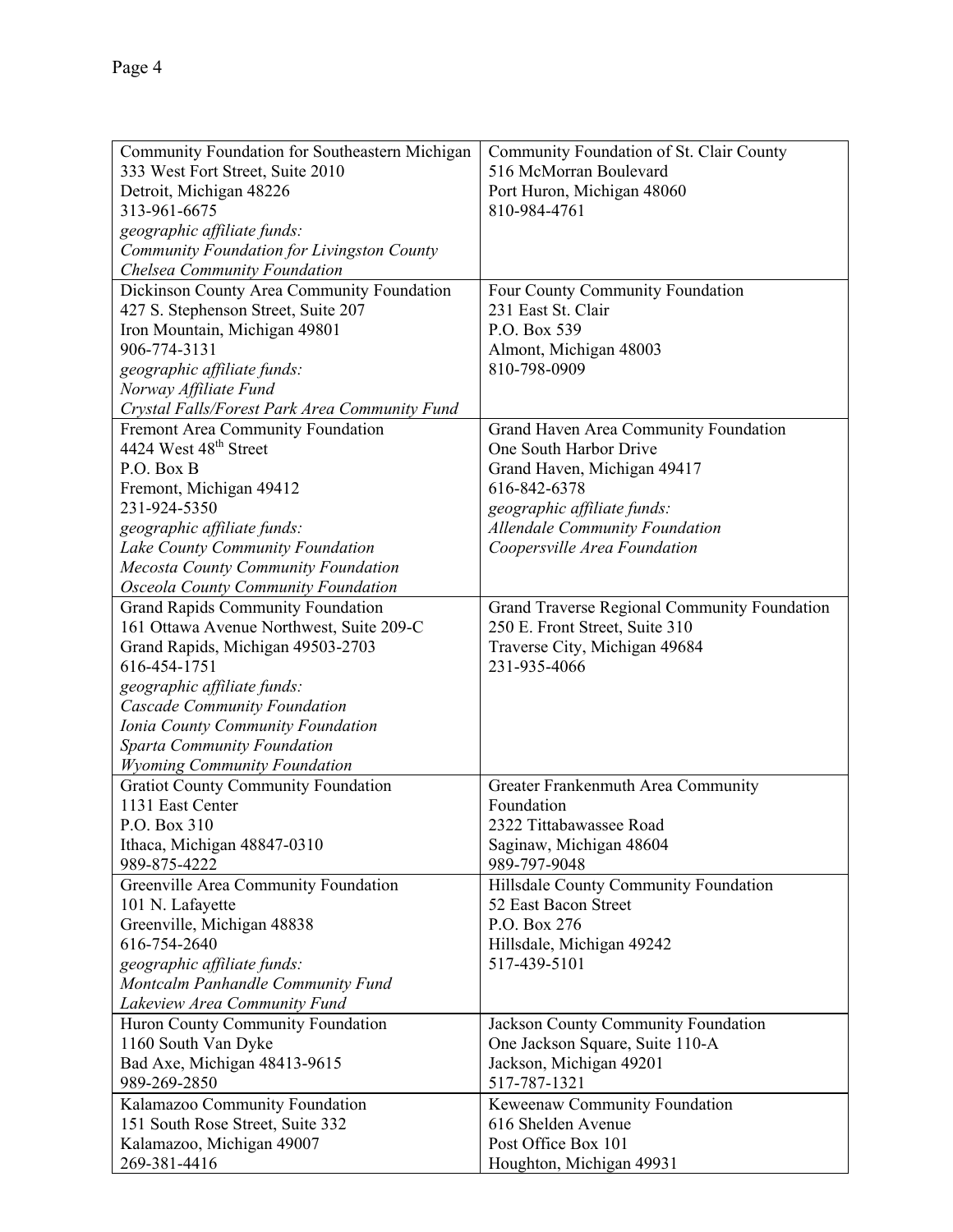| geographic affiliate funds:                 | 906-482-9673 |
|---------------------------------------------|--------------|
| South Haven Community Foundation            |              |
| <b>Covert Township Community Foundation</b> |              |
| <b>Bangor</b> Community Foundation          |              |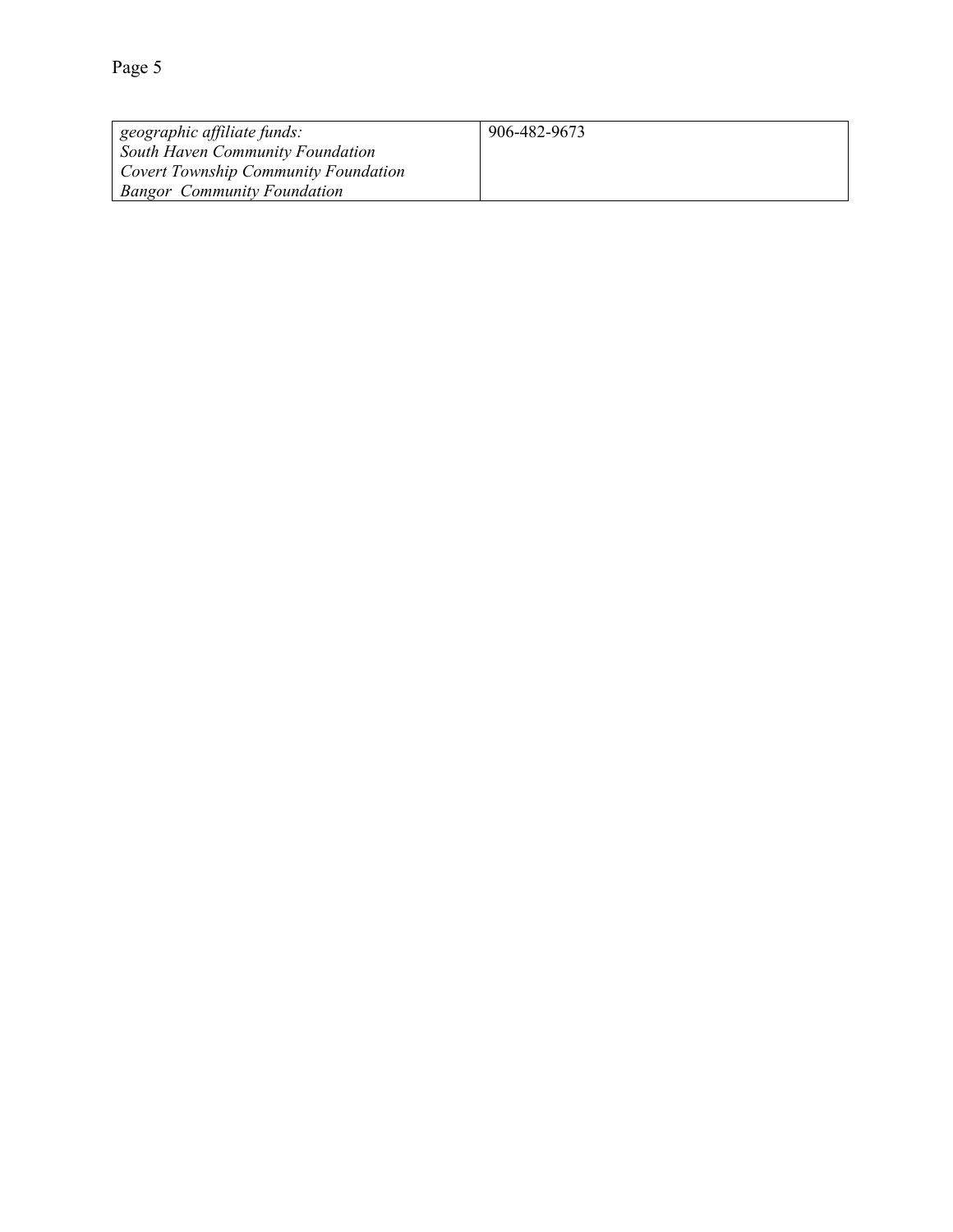| Leelanau Township Foundation                                            | Livonia Community Foundation                                        |
|-------------------------------------------------------------------------|---------------------------------------------------------------------|
| 109 Nagonba Street, P.O. Box 818                                        | 33300 Five Mile Road, Suite 110                                     |
| Northport, Michigan 49670                                               | Livonia, Michigan 48154-3059                                        |
| 231-386-9000                                                            | 734-522-2247                                                        |
| M & M Area Community Foundation                                         | Mackinac Island Community Foundation                                |
| 1101 $11th$ Avenue                                                      | 1 Twilight Inn Hoban Road                                           |
| P.O. Box 846                                                            | P.O. Box 1933                                                       |
| Menominee, Michigan 49858-0846<br>906-864-3599                          | Mackinac Island, Michigan 49757-1933<br>906-847-3701                |
|                                                                         |                                                                     |
| Manistee County Community Foundation<br>77 Spruce                       | Marquette Community Foundation<br>205 South Front Street, Suite 2 F |
| Manistee, Michigan 49660                                                | Marquette, Michigan 49855                                           |
| 231-723-7269                                                            | 906-226-7666                                                        |
|                                                                         | geographic affiliate funds:                                         |
|                                                                         | Greater Ishpeming Area Community Fund                               |
|                                                                         | Negaunee Area Community Fund                                        |
|                                                                         | Gwinn Area Community Fund                                           |
| Marshall Community Foundation                                           | Michigan Gateway Community Foundation                               |
| 126 West Michigan Avenue, Suite 202                                     | 111 Days Avenue                                                     |
| Marshall, Michigan 49068                                                | P.O. Box 351                                                        |
| 269-781-2273                                                            | Buchanan, Michigan 49107                                            |
|                                                                         | 616-695-3521                                                        |
| Midland Area Community Foundation                                       | Mt. Pleasant Area Community Foundation                              |
| 109 East Main Street, P.O. Box 289                                      | 113 West Broadway, P.O. Box 1283                                    |
| Midland, Michigan 48640                                                 | Mt. Pleasant, Michigan 48804-1283                                   |
| 517-839-9661                                                            | 989-773-7322                                                        |
| geographic affiliate funds:                                             | geographic affiliate fund:                                          |
| Clare County Community Foundation                                       | <b>Shepard Community Fund</b>                                       |
| <b>Gladwin County Endowment Fund</b><br>Northville Community Foundation | <b>Otsego County Community Foundation</b>                           |
| 321 North Center, Suite 130                                             | 123 West Main Street                                                |
| Northville, Michigan 48167                                              | P.O. Box 344                                                        |
| 248-374-0200                                                            | Gaylord, Michigan 49734                                             |
|                                                                         | 989-731-0597                                                        |
| Petoskey-Harbor Springs Area Community                                  | Roscommon County Community Foundation                               |
| Foundation                                                              | 701 Lake Street, P.O. Box 824                                       |
| 616 Petoskey Street, Suite 100                                          | Roscommon, Michigan 48653                                           |
| Petoskey, Michigan 49770                                                | 989-275-3112                                                        |
| 231-348-5820                                                            |                                                                     |
| Saginaw Community Foundation                                            | Sanilac County Community Foundation                                 |
| 100 South Jefferson, Suite 201                                          | 47 Austin Street                                                    |
| Saginaw, Michigan 48607                                                 | P.O. Box 307                                                        |
| 517-775-0545                                                            | Sandusky, Michigan 48471                                            |
|                                                                         | 810-648-3634                                                        |
| Shelby Community Foundation                                             | Shiawassee Community Foundation                                     |
| 47954 Andrea Court, P.O. Box 183181                                     | 100 East Michigan Street, 2 <sup>nd</sup> Floor                     |
| Shelby Township, Michigan 48318-3181                                    | Owosso, Michigan 48867                                              |
| 810-731-5400                                                            | 989-725-1093                                                        |
| Southfield Community Foundation                                         | <b>Sterling Heights Community Foundation</b>                        |
| 25630 Evergreen Road                                                    | 40555 Utica Road                                                    |
| Southfield, Michigan 48075                                              | P.O. Box 8009                                                       |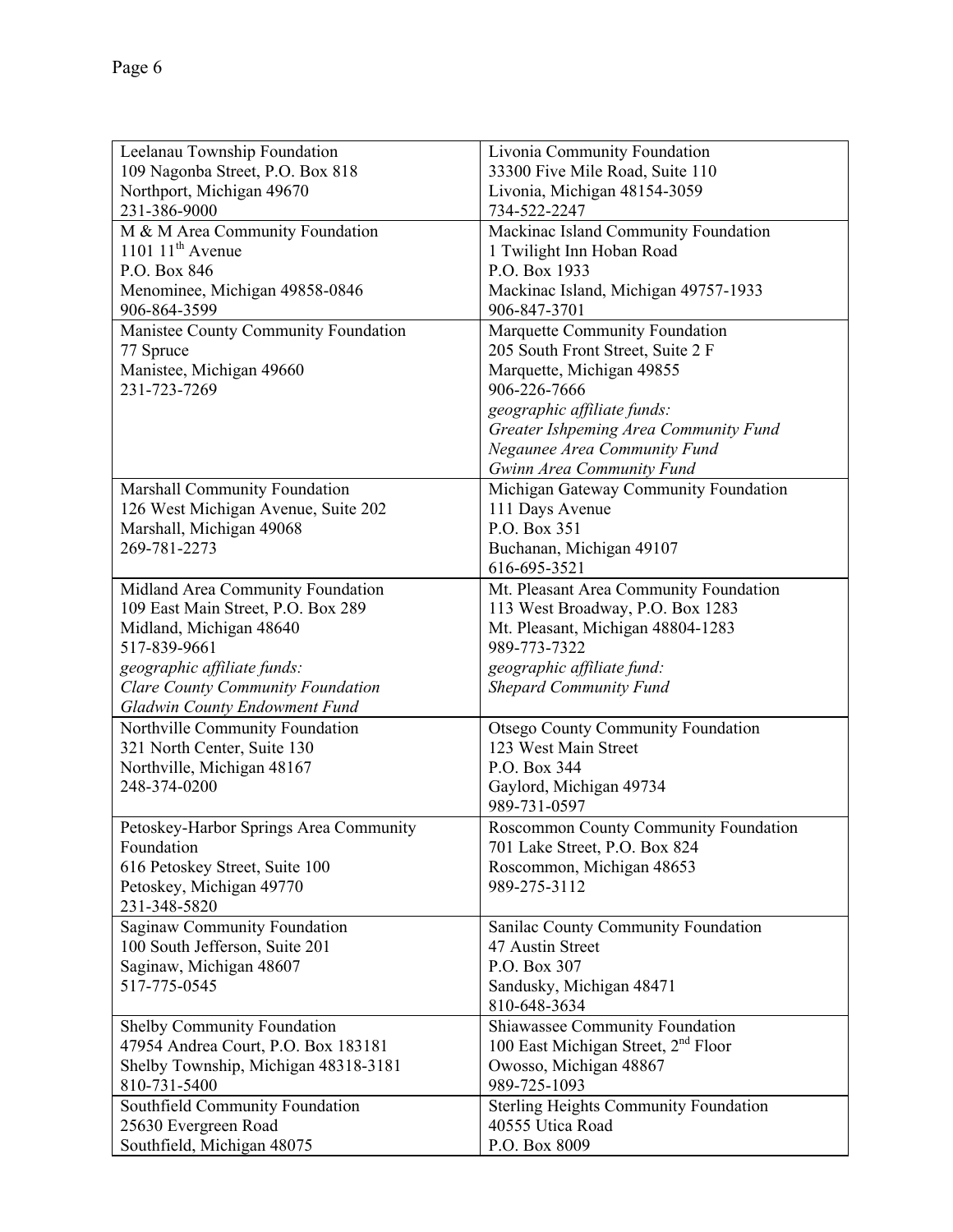| 248-351-1320 | Sterling Heights, Michigan 48311-8009 |
|--------------|---------------------------------------|
|              | 586-726-1000                          |